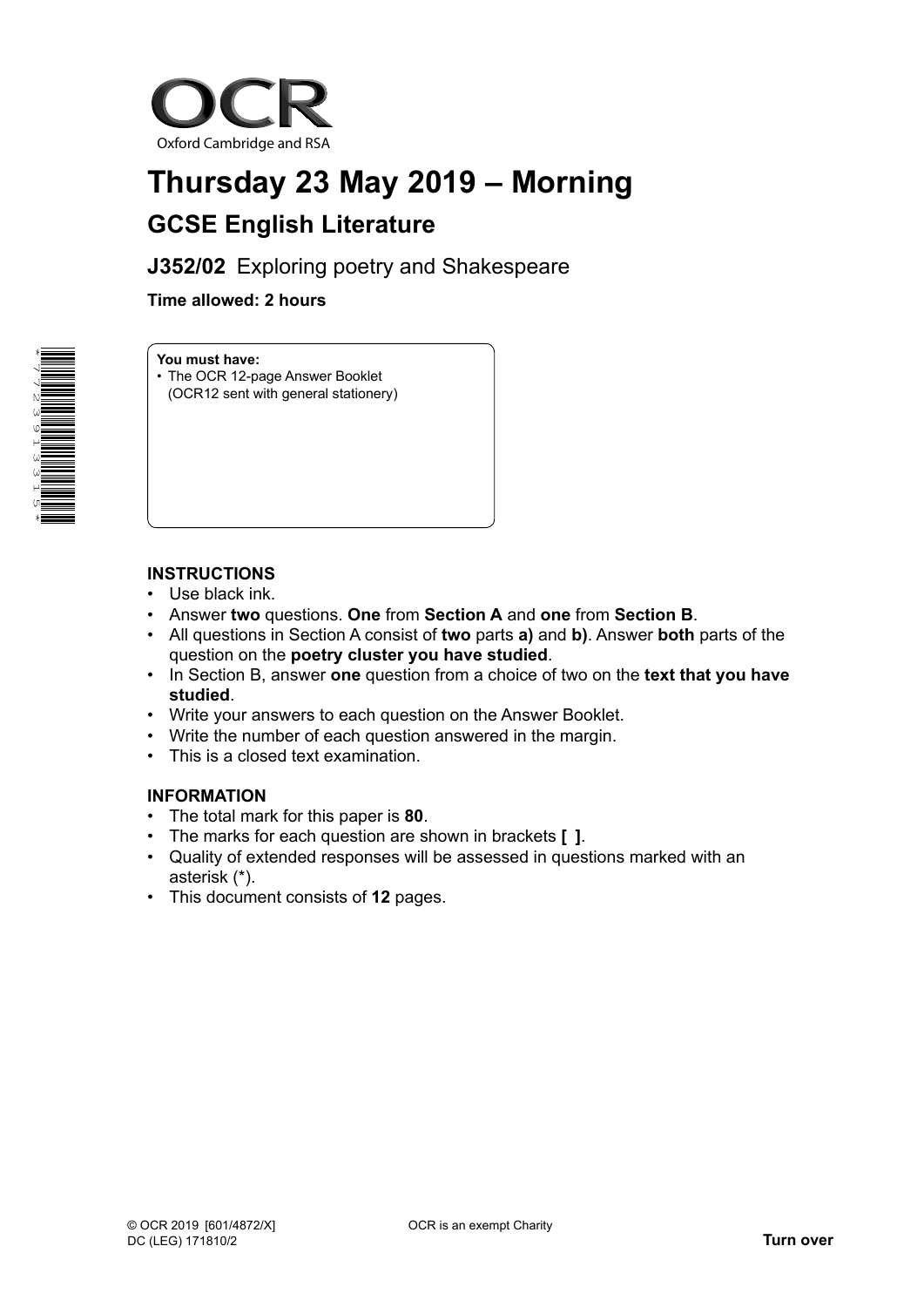#### **Section A**

#### **Poetry across Time**

Answer **both** parts of the question on the **poetry cluster you have studied**.

#### **1 Love and Relationships**

#### **Read the two poems below and then answer both part a) and part b).**

You are advised to spend about 45 minutes on part a) and 30 minutes on part b).

**a)** Compare how these poems present someone explaining their love to the loved one.

You should consider:

- ideas and attitudes in each poem
- tone and atmosphere in each poem
- the effects of the language and structure used.

#### **AND**

**b)** Explore in detail how **one** other poem from your anthology presents someone describing their feelings directly to the other person.

**[20]**

**[20]**

*Fin de Fête* by Charlotte Mew

Sweetheart, for such a day One mustn't grudge the score; Here, then, it's all to pay, It's Good-night at the door.

- Good-night and good dreams to you, Do you remember the picture-book thieves Who left two children sleeping in a wood the long night through, And how the birds came down and covered them with leaves? *5*
- *10*

So you and I should have slept, – But now, Oh, what a lonely head! With just the shadow of a waving bough

In the moonlight over your bed.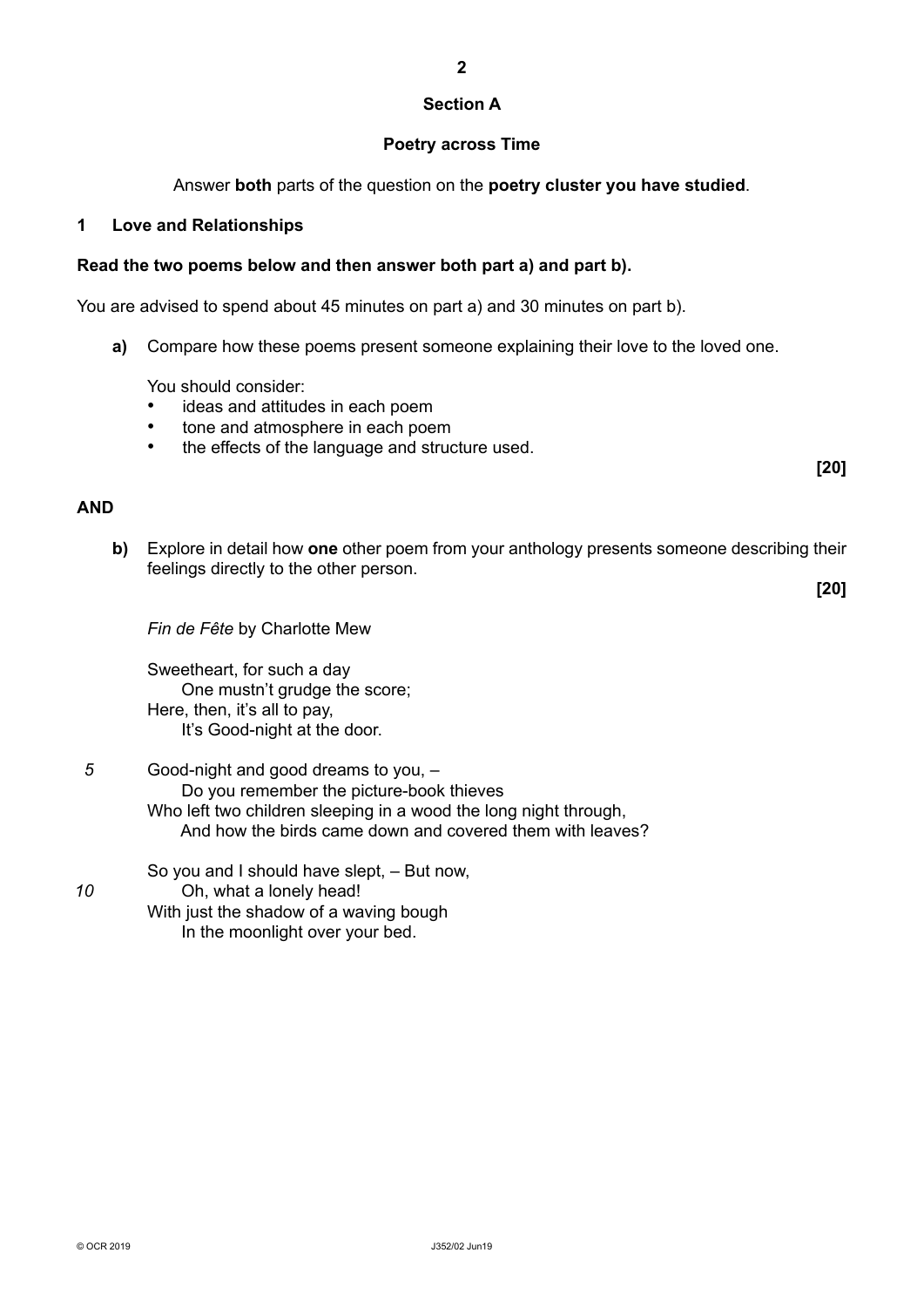*Love's Philosophy* by P. B. Shelley

The fountains mingle with the river And the rivers with the ocean, The winds of heaven mix for ever With a sweet emotion; Nothing in the world is single; All things by a law divine in one another's being mingle. Why not I with thine?-

| See the mountains kiss high heaven |
|------------------------------------|
| And the waves clasp one another;   |
| No sister-flower would be forgiven |
| If it disdained its brother:       |
| And the sunlight clasps the earth, |
| And the moonbeams kiss the sea:    |
| What is all this sweet work worth  |
| If thou kiss not me?               |

*5*

*15*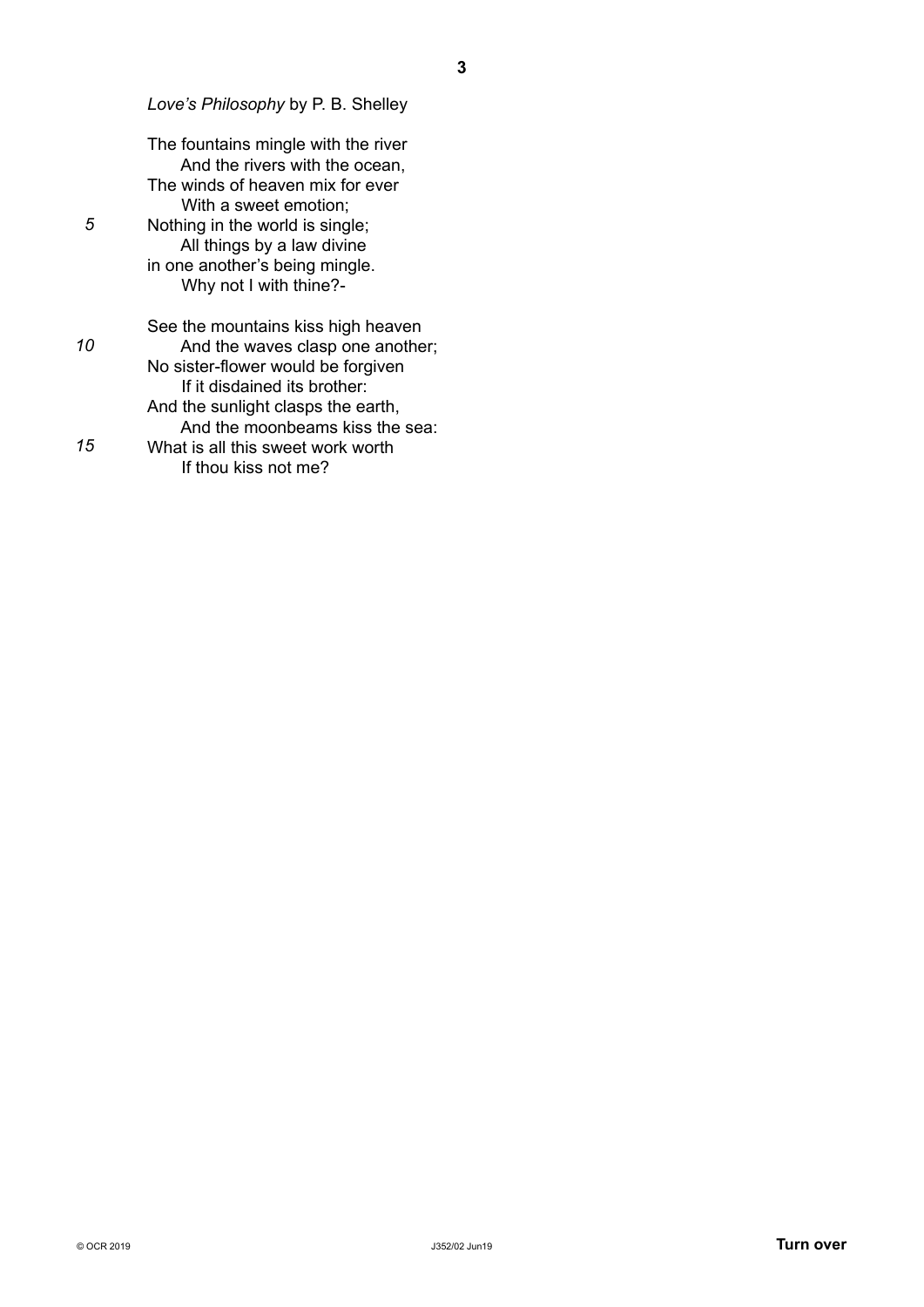## **2 Conflict**

### **Read the two poems below and then answer both part a) and part b).**

You are advised to spend about 45 minutes on part a) and 30 minutes on part b).

**a)** Compare how these poems present doubts about conflict.

You should consider:

- ideas and attitudes in each poem
- tone and atmosphere in each poem
- the effects of the language and structure used.

#### **AND**

**b)** Explore in detail **one** other poem from your anthology which presents the effects of conflict on a person.

**[20]**

**[20]**

*The Man He Killed* by Thomas Hardy

Had he and I but met By some old ancient inn, We should have set us down to wet Right many a nipperkin!

- But ranged as infantry, And staring face to face, I shot at him as he at me, And killed him in his place. *5*
- I shot him dead because Because he was my foe, Just so: my foe of course he was; That's clear enough; although *10*

He thought he'd 'list, perhaps, Off-hand like – just as  $I -$ 

Was out of work – had sold his traps – No other reason why. *15*

Yes; quaint and curious war is! You shoot a fellow down You'd treat, if met where any bar is, Or help to half a crown.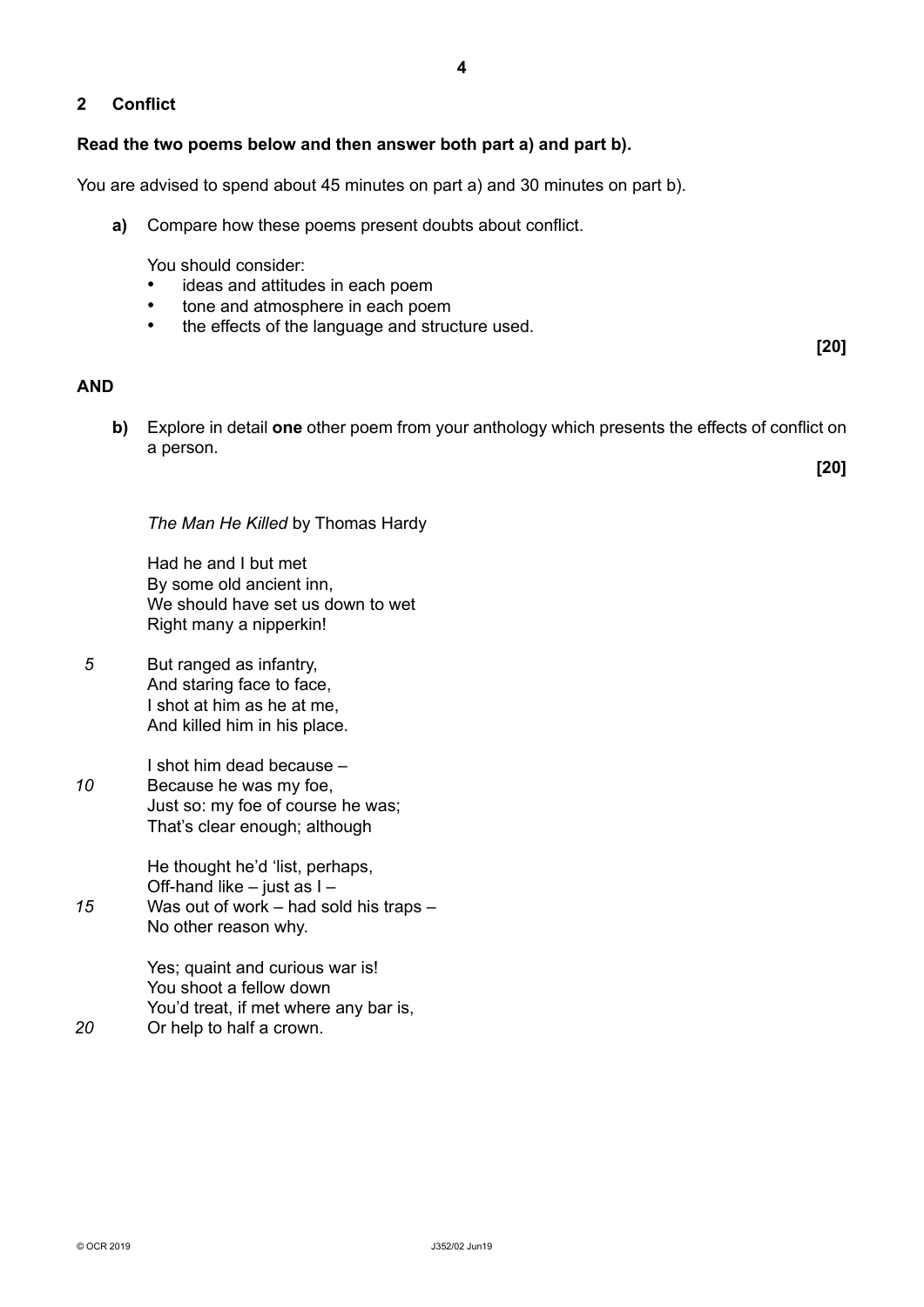*Courage of Youth, Battle of Ypres, Flanders Field* by R. J. Lindley

Tough as nails young man with a red right hand red-fire and whiskey ran in his blood. Courageous seed of vast and cold hard land quick temper, power of a surging flood. Seeker of life, its promised mysteries rash gambler with all he would ever own. Born on ship in high wind swept, roaring seas toughest warrior his town had ever grown.

#### Met his fate by volley of red-hot lead buried on ground scared and battle blasted. Aye boys, fodder that machine guns were fed fools marching to death, long as it lasted. *10*

Now flowers cover up and Time denies scenes of battle torn soil and blood-red skies.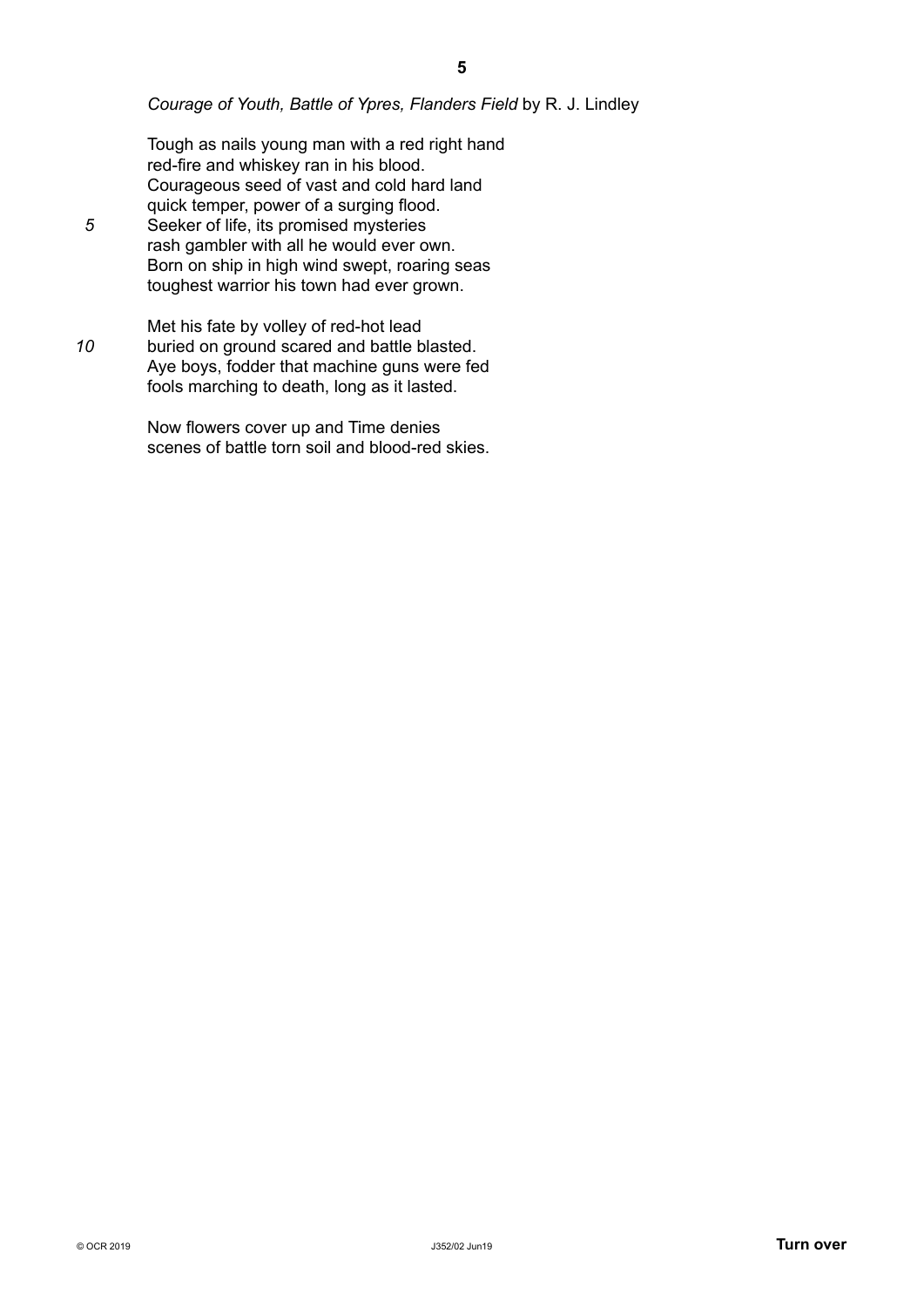#### **3 Youth and Age**

#### **Read the two poems below and then answer both part a) and part b).**

You are advised to spend about 45 minutes on part a) and 30 minutes on part b).

**a)** Compare how these poems present worries about growing older.

You should consider:

- ideas and attitudes in each poem
- tone and atmosphere in each poem
- the effects of the language and structure used.

#### **AND**

**b)** Explore in detail **one** other poem from your anthology which presents the thoughts that come with age.

**[20]**

**[20]**

*When I have fears that I may cease to be* by John Keats

When I have fears that I may cease to be Before my pen has glean'd my teeming brain, Before high pilgraved books, in charact'ry, Hold like rich garners the full-ripen'd grain;

- When I behold, upon the night's starr'd face, Huge cloudy symbols of a high romance, And feel that I may never live to trace Their shadows, with the magic hand of chance; And when I feel, fair creature of an hour! *5*
- That I shall never look upon thee more, Never have relish in the faery power Of unreflecting love; - then on the shore Of the wide world I stand alone, and think, *10*

Till Love and Fame to nothingness do sink.

*What I Regret* by Nina Cassian

- ... never having heard the voice of the Dodo bird ...
- ... never having smelled the Japanese cherry trees ...
- ... never having punished the lovers and friends that deserted me ...
- ... never having asked for honours that I deserved ...
- ... never having composed a Mozart sonata ...
	- ... never having realised that I'd live long enough to regret all the above ...
	- ... and much, much more ...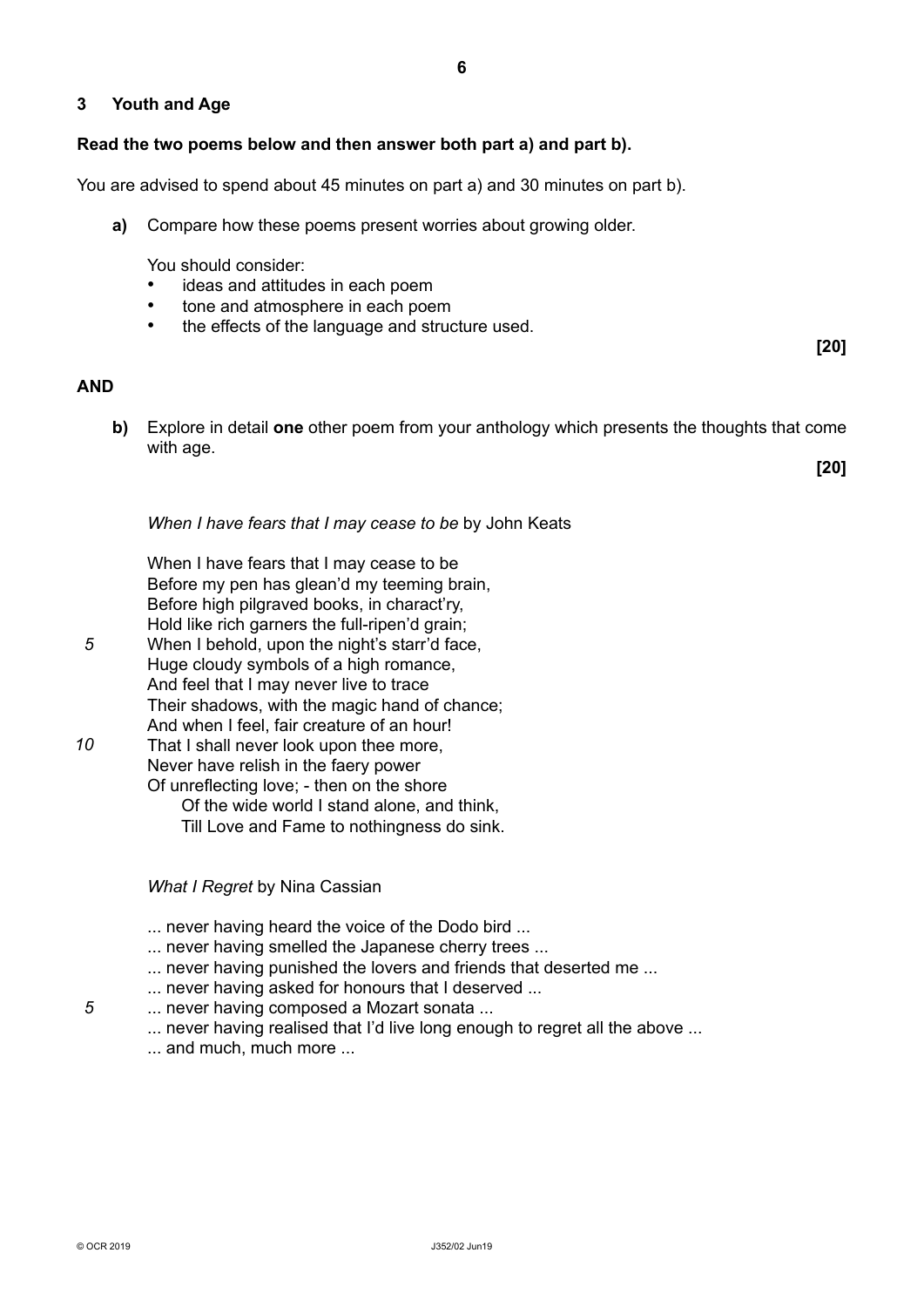#### **Section B**

#### **Shakespeare**

#### **Romeo and Juliet**

Choose **ONE** question.

You are advised to spend about 45 minutes on this section.

## **EITHER**

**4** Explore the ways in which Shakespeare presents the power of the love between Romeo and Juliet. Refer to this extract from Act 2 Scene 2 and elsewhere in the play.

**[40]\*** 

*In this extract, following the Capulets' party, Romeo has come to see Juliet again and overhears her speaking her thoughts.*

| <b>JULIET</b> | Ay me!                                               |
|---------------|------------------------------------------------------|
| <b>ROMEO</b>  | She speaks.                                          |
|               | O, speak again, bright angel, for thou art           |
|               | As glorious to this night, being o'er my head,       |
|               | As is a winged messenger of heaven                   |
|               | Unto the white-upturned wond'ring eyes               |
|               | Of mortals that fall back to gaze on him,            |
|               | When he bestrides the lazy-pacing clouds             |
|               | And sails upon the bosom of the air.                 |
| <b>JULIET</b> | O Romeo, Romeo! wherefore art thou Romeo?            |
|               | Deny thy father and refuse thy name;                 |
|               | Or, if thou wilt not, be but sworn my love,          |
|               | And I'll no longer be a Capulet.                     |
| <b>ROMEO</b>  | [Aside] Shall I hear more, or shall I speak at this? |
| <b>JULIET</b> | 'Tis but thy name that is my enemy;                  |
|               | Thou art thyself, though not a Montague.             |
|               | What's Montague? it is nor hand, nor foot,           |
|               | Nor arm, nor face, nor any other part                |
|               | Belonging to a man. O, be some other name!           |
|               | What's in a name? that which we call a rose          |
|               | By any other name would smell as sweet;              |
|               | So Romeo would, were he not Romeo call'd,            |
|               | Retain that dear perfection which he owes            |
|               | Without that title. Romeo, doff thy name,            |
|               | And for that name, which is no part of thee,         |
|               | Take all myself.                                     |
| <b>ROMEO</b>  | I take thee at thy word:                             |
|               | Call me but love, and I'll be new baptized;          |
|               | Henceforth I never will be Romeo.                    |

## **OR**

**5** To what extent is Shakespeare's audience encouraged to see the Nurse as more than simply a comic character? Explore at least two moments from the play to support your ideas.

**[40]\***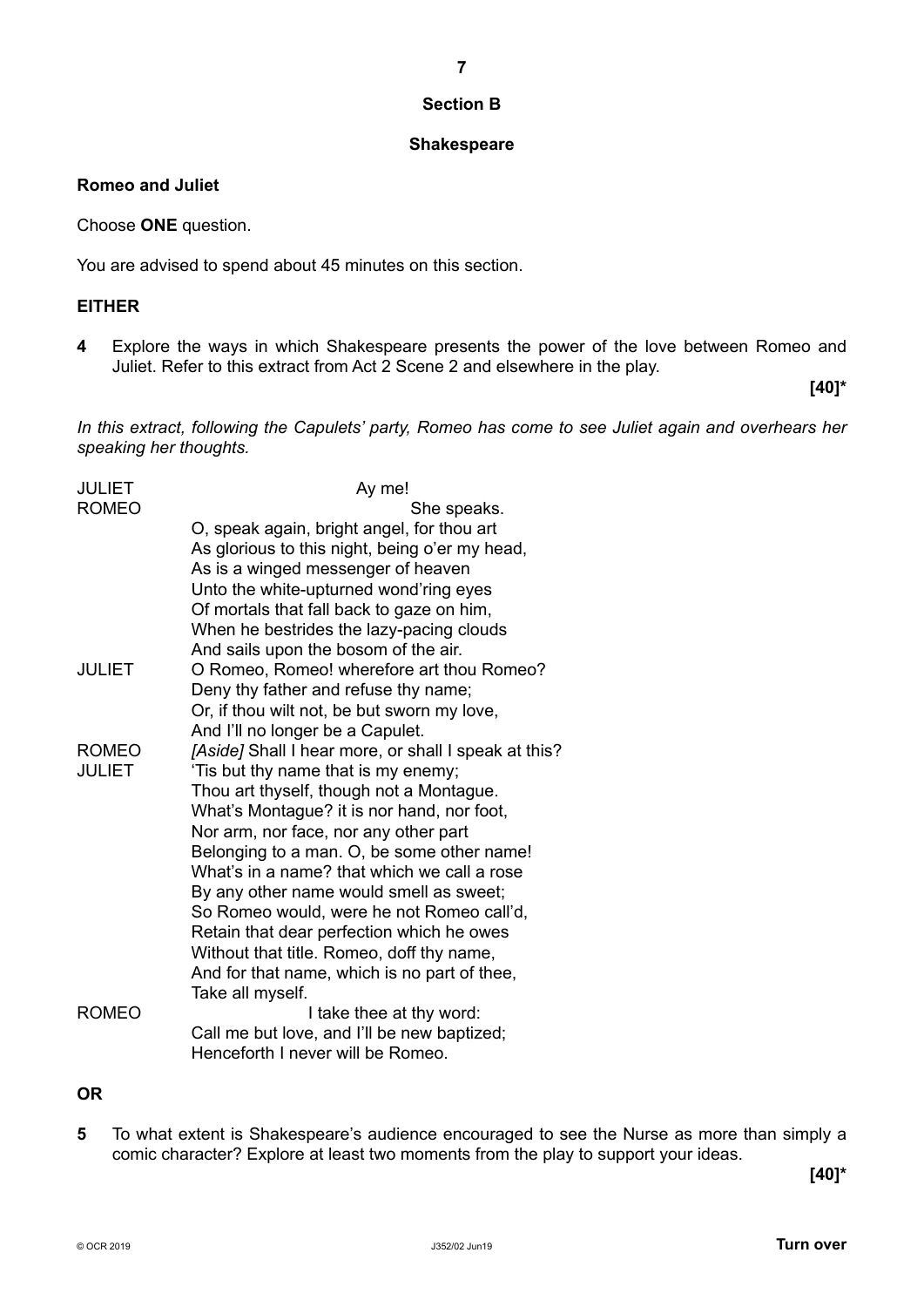## **The Merchant of Venice**

Choose **ONE** question.

You are advised to spend about 45 minutes on this section.

## **EITHER**

**6** Explore the ways in which Shakespeare presents mercy as more important than justice. Refer to this extract from Act 4 Scene 1 and elsewhere in the play.

**[40]\*** 

*In this extract, Portia, disguised as a lawyer, explains why Shylock should not demand the forfeit for his bond.*

| <b>PORTIA</b>  | Do you confess the bond?                             |
|----------------|------------------------------------------------------|
| <b>ANTONIO</b> | I do.                                                |
| <b>PORTIA</b>  | Then must the Jew be merciful.                       |
| <b>SHYLOCK</b> | On what compulsion must I? Tell me that.             |
| <b>PORTIA</b>  | The quality of mercy is not strain'd,                |
|                | It droppeth as the gentle rain from heaven           |
|                | Upon the place beneath. It is twice blest;           |
|                | It blesseth him that gives and him that takes.       |
|                | 'Tis mightiest in the mightiest: it becomes          |
|                | The throned monarch better than his crown;           |
|                | His sceptre shows the force of temporal power,       |
|                | The attribute to awe and majesty,                    |
|                | Wherein doth sit the dread and fear of kings;        |
|                | But mercy is above this sceptred sway,               |
|                | It is enthroned in the hearts of kings,              |
|                | It is an attribute to God himself;                   |
|                | And earthly power doth then show likest God's        |
|                | When mercy seasons justice. Therefore, Jew,          |
|                | Though justice be thy plea, consider this -          |
|                | That in the course of justice none of us             |
|                | Should see salvation; we do pray for mercy,          |
|                | And that same prayer doth teach us all to render     |
|                | The deeds of mercy. I have spoke thus much           |
|                | To mitigate the justice of thy plea,                 |
|                | Which if thou follow, this strict court of Venice    |
|                | Must needs give sentence 'gainst the merchant there. |
| <b>SHYLOCK</b> | My deeds upon my head! I crave the law,              |
|                | The penalty and forfeit of my bond.                  |

#### **OR**

**7** How does the story of what happens to Portia's ring develop Shakespeare's audience's understanding of her relationship with Bassanio? Explore at least two moments from the play to support your ideas.

**[40]\***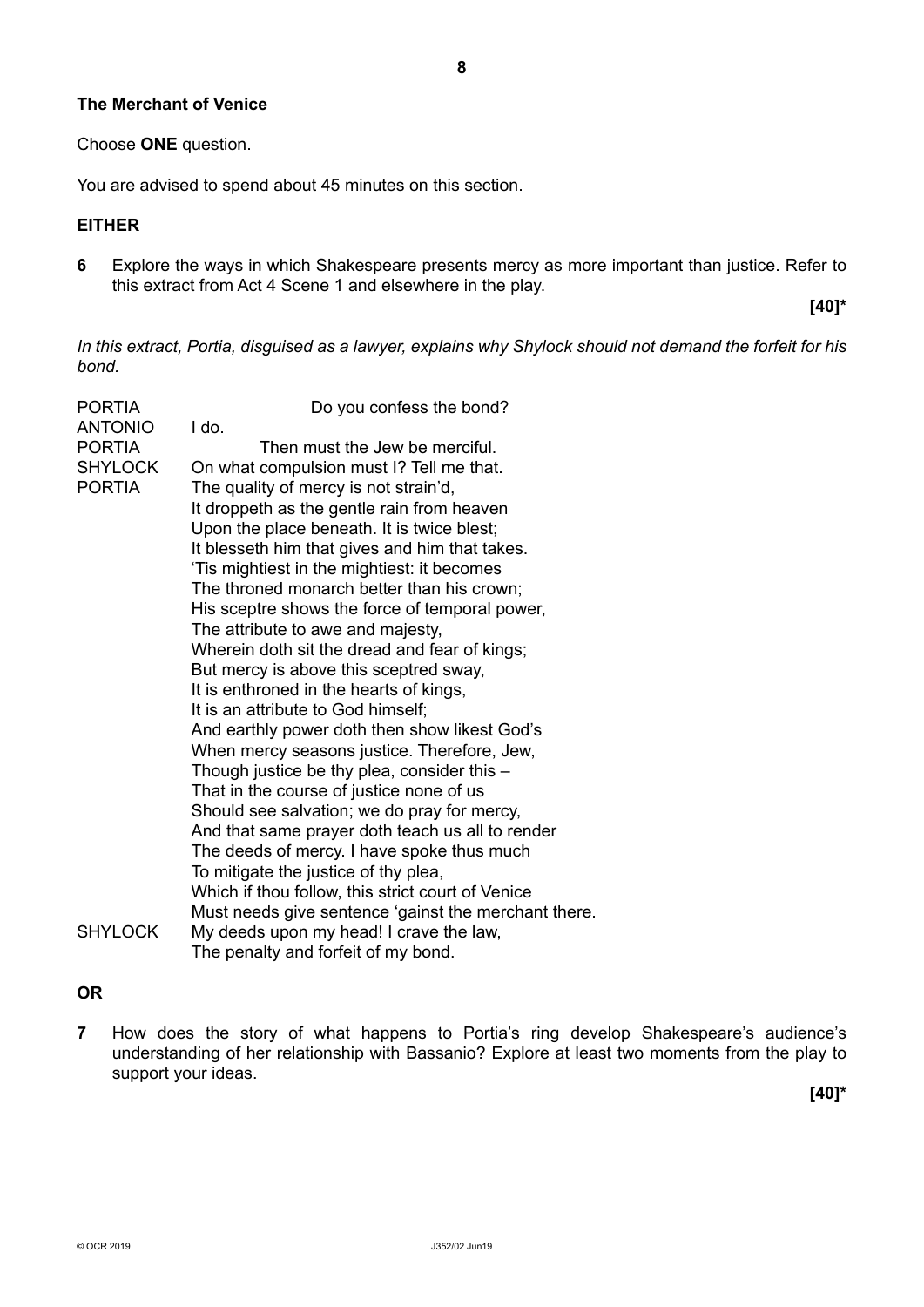#### **Macbeth**

Choose **ONE** question.

You are advised to spend about 45 minutes on this section.

## **EITHER**

**8** Explore how the different responses of Macbeth and Lady Macbeth to murder are presented. Refer to this extract from Act 2 Scene 2 and elsewhere in the play.

**[40]\*** 

*In this extract, Macbeth has murdered Duncan but brought the daggers with him. Lady Macbeth wants him to go back and make it look as if the sleeping grooms killed him.*

| <b>MACBETH</b>          | I'll go no more:                                                                                              |
|-------------------------|---------------------------------------------------------------------------------------------------------------|
|                         | I am afraid to think what I have done;                                                                        |
|                         | Look on't again I dare not.                                                                                   |
| <b>LADY MACBETH</b>     | Infirm of purpose!                                                                                            |
|                         | Give me the daggers. The sleeping and the dead                                                                |
|                         | Are but as pictures: 'tis the eye of childhood                                                                |
|                         | That fears a painted devil. If he do bleed,                                                                   |
|                         | I'll gild the faces of the grooms withal,                                                                     |
|                         | For it must seem their guilt.                                                                                 |
| [Exit. Knocking within] |                                                                                                               |
| <b>MACBETH</b>          | Whence is that knocking?                                                                                      |
|                         | How is't with me, when every noise appals me?                                                                 |
|                         | What hands are here? ha! they pluck out mine eyes.                                                            |
|                         | Will all great Neptune's ocean wash this blood                                                                |
|                         | Clean from my hand? No, this my hand will rather                                                              |
|                         | The multitudinous seas incarnadine,                                                                           |
|                         | Making the green one red.                                                                                     |
| [Re-enter LADY MACBETH] |                                                                                                               |
| <b>LADY MACBETH</b>     | My hands are of your colour; but I shame                                                                      |
|                         | To wear a heart so white. [Knock] I hear a knocking                                                           |
|                         | At the south entry; retire we to our chamber.                                                                 |
|                         | A little water clears us of this deed.                                                                        |
|                         | How easy is it, then! Your constancy                                                                          |
|                         | Hath left you unattended. [Knock] Hark! more knocking.                                                        |
|                         | Get on your nightgown, lest occasion call us                                                                  |
|                         | And show us to be watchers. Be not lost                                                                       |
|                         | So poorly in your thoughts.                                                                                   |
| <b>MACBETH</b>          | To know my deed, 'twere best not know myself. [Knock]<br>Wake Duncan with thy knocking! I would thou couldst! |

## **OR**

**9** To what extent does Shakespeare present the supernatural as responsible for Macbeth's fate? Explore at least two moments from the play to support your ideas.

**[40]\***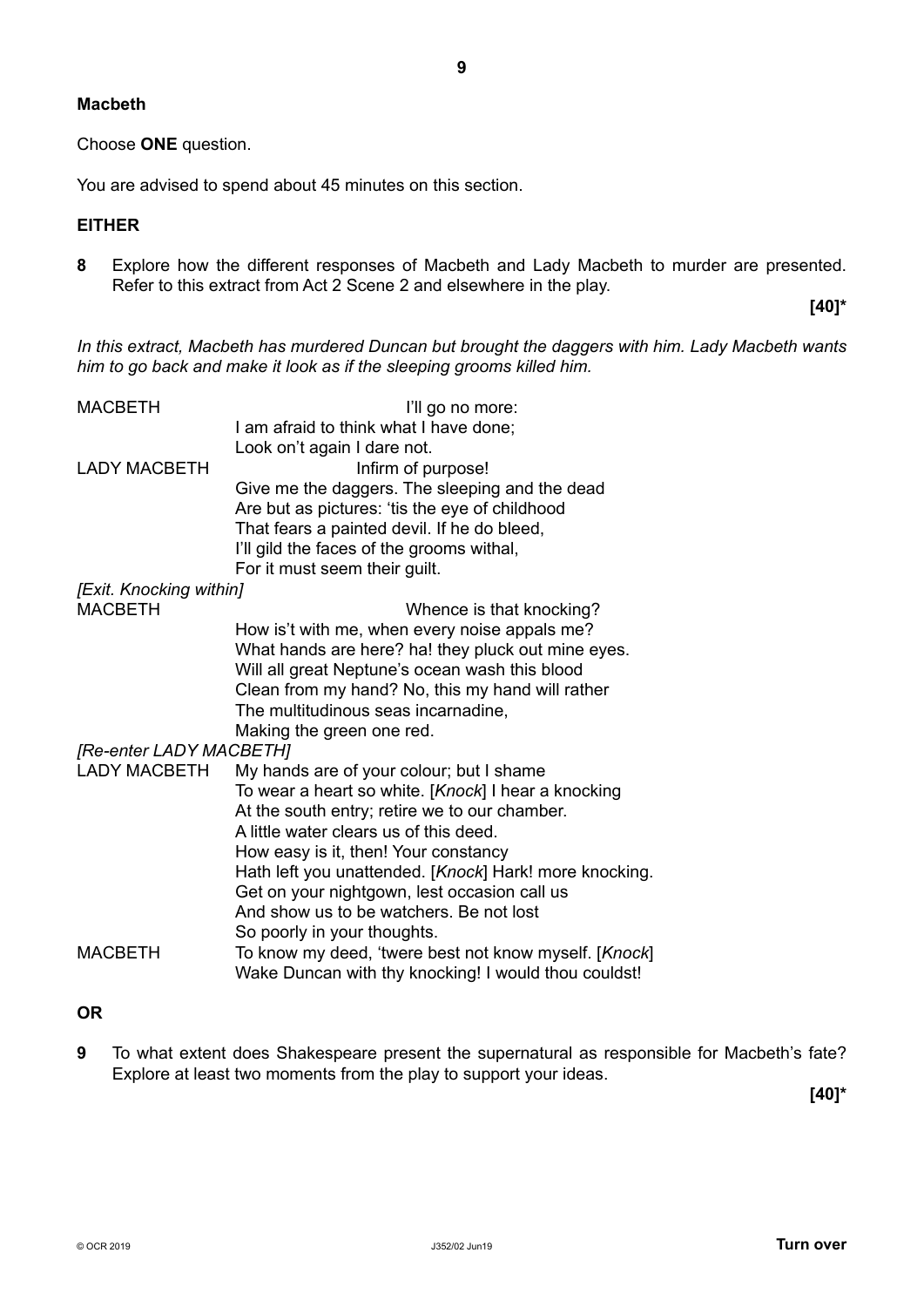#### **Much Ado About Nothing**

Choose **ONE** question.

You are advised to spend about 45 minutes on this section.

#### **EITHER**

**10** How does Shakespeare combine comedy with more serious themes? Refer to this extract from Act 3 Scene 5 and elsewhere in the play.

**[40]\*** 

*In this extract, Leonato is preparing for Hero's wedding when he is interrupted by Dogberry and Verges.* 

| <b>LEONATO</b>  | What would you with me, honest neighbour?                                                                                                                                                                                                                                                                                                                                                                    |
|-----------------|--------------------------------------------------------------------------------------------------------------------------------------------------------------------------------------------------------------------------------------------------------------------------------------------------------------------------------------------------------------------------------------------------------------|
| <b>DOGBERRY</b> | Marry, sir, I would have some confidence with you that decerns you nearly.                                                                                                                                                                                                                                                                                                                                   |
| <b>LEONATO</b>  | Brief, I pray you; for you see it is a busy time with me.                                                                                                                                                                                                                                                                                                                                                    |
| <b>DOGBERRY</b> | Marry, this it is, sir.                                                                                                                                                                                                                                                                                                                                                                                      |
| <b>VERGES</b>   | Yes, in truth it is, sir.                                                                                                                                                                                                                                                                                                                                                                                    |
| <b>LEONATO</b>  | What is it, my good friends?                                                                                                                                                                                                                                                                                                                                                                                 |
| <b>DOGBERRY</b> | Goodman Verges, sir, speaks a little off the matter - an old man, sir, and his<br>wits are not so blunt as, God help, I would desire they were; but, in faith,                                                                                                                                                                                                                                               |
|                 | honest as the skin between his brows.                                                                                                                                                                                                                                                                                                                                                                        |
| <b>VERGES</b>   | Yes, I thank God I am as honest as any man living that is an old man and no<br>honester than I.                                                                                                                                                                                                                                                                                                              |
| <b>DOGBERRY</b> | Comparisons are odorous: palabras, neighbour Verges.                                                                                                                                                                                                                                                                                                                                                         |
| <b>LEONATO</b>  | Neighbours, you are tedious.                                                                                                                                                                                                                                                                                                                                                                                 |
| <b>DOGBERRY</b> | It pleases your worship to say so, but we are the poor Duke's officers; but,                                                                                                                                                                                                                                                                                                                                 |
|                 | truly, for mine own part, if I were as tedious as a king, I could find in my heart to<br>bestow it all of your worship.                                                                                                                                                                                                                                                                                      |
| <b>LEONATO</b>  | All thy tediousness on me, ah?                                                                                                                                                                                                                                                                                                                                                                               |
| <b>DOGBERRY</b> | Yea, an 'twere a thousand pound more than 'tis; for I hear as good exclamation<br>on your worship as of any man in the city; and though I be but a poor man, I<br>am glad to hear it.                                                                                                                                                                                                                        |
| <b>VERGES</b>   | And so am I.                                                                                                                                                                                                                                                                                                                                                                                                 |
| <b>LEONATO</b>  | I would fain know what you have to say.                                                                                                                                                                                                                                                                                                                                                                      |
| <b>VERGES</b>   | Marry, sir, our watch to-night, excepting your worship's presence, ha' ta'en a<br>couple of as arrant knaves as any in Messina.                                                                                                                                                                                                                                                                              |
| <b>DOGBERRY</b> | A good old man, sir, he will be talking; as they say, 'When the age is in, the wit<br>is out'. God help us, it is a world to see! Well said, i' faith, neighbour Verges;<br>well, God's a good man; an two men ride of a horse, one must ride behind. An<br>honest soul, i' faith, sir, by my troth he is, as ever broke bread; but God is to be<br>worshipp'd; all men are not alike; alas, good neighbour! |
| <b>LEONATO</b>  | Indeed, neighbour, he comes too short of you.                                                                                                                                                                                                                                                                                                                                                                |

#### **OR**

**11** 'Hero proves to be a stronger character than the audience at first expect.' To what extent do you agree with this opinion of Shakespeare's characterisation of Hero? Explore at least two moments from the play to support your ideas.

**[40]\***

## **END OF QUESTION PAPER**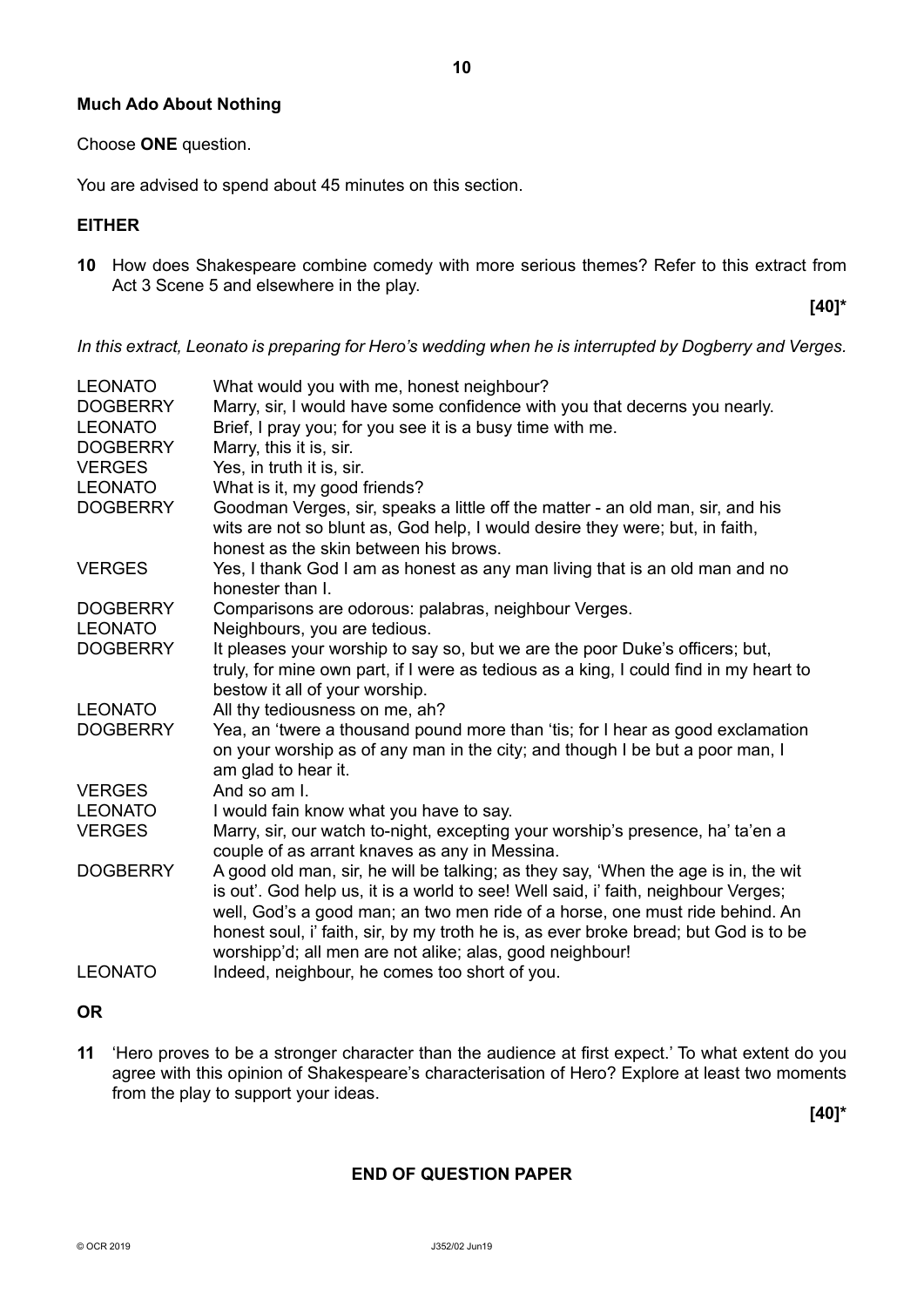# **BLANK PAGE**